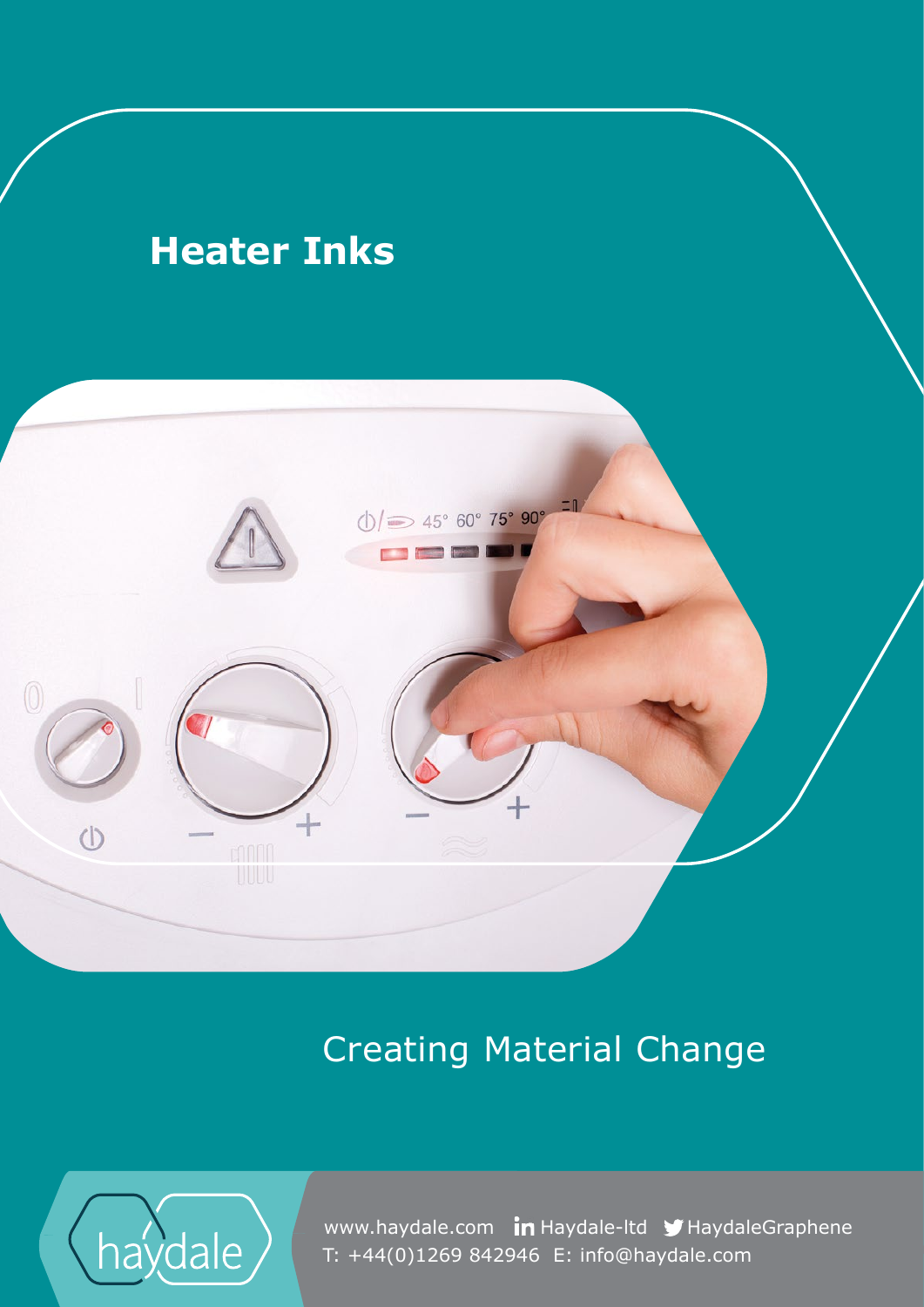## **Efficient Heating**

Graphene is an excellent thermal conductor making it a great material for the fabrication of printable graphene inks for use in a range of applications such as heating elements, flexible and bendable electronics, and wearable technology.

The challenge has been unlocking the full potential of the inert nanomaterial to allow its enhanced properties through a scalable and green process. The inks can be printed using conventional techniques such as screen printing and flexographic printing and embedded in wearable and other devices.

Haydale's heater inks use plasma functionalisation to unlock the effects of materials such as graphene and enhance the thermal conductivity and printability. Haydale's patented HDPlas process also significantly reduces the environmental impact of producing heating elements through less energy being needed when compared to traditional methods.

#### **Creation**

Haydale is creating the next generation of advanced materials for innovative heating solutions.

Our heater inks are manufactured using Haydale's patented HDPlas functionalisation process. Our unique functional inks offer enhanced features:

- Improved consistency
- Improved conductivity
- Better product stability
- Better efficiency
- Self-regulating
- Cost effective
- Operates at low voltage

The enhanced features can be used in a range of applications (see page 3).

**23% reduction in k/Wh usage compared to conventional elements**

#### **Benefits**

- Enhanced thermal conductivity and electrically conductive
- Improved efficiency offering faster heat up times
- Functionalised HDPlas fewer layer graphene (FLGs) with a significantly low surface resistance <12 Ω/sq normalised to 50 µm
- Graphene, organic solvent-based ink (no metal)
- Customisable for applications including heating elements, flexible and bendable electronics, and wearable technology
- Tuneable viscosity for improved printability in volume production
- Increased flexibility with the ability to withstand 180 degrees without cracking
- High speed printing abilities such as flexographic
- Low C/V ratios during extensive production quantity in-line tests

#### **Compared to wired systems:**

- Improved heat up and cool down rates
- Self-regulating and uniform heat distribution
- Flexible and easy to install

### **Applications**

#### **Heated Garments**

Traditionally heated garments use metallic wired elements to heat. Haydale's graphene-enhanced inks reduce the use of metallics and offer a conductive, flexible heating solution for a range of clothing and wearable technology such as muscle grouptargeted jackets and trousers and heating pads to help treat joint injuries, pains, arthritis and more.

Haydale's functionalised heater inks have been used in garments worn by medal winning athletes in Tokyo to offer:

- Functional temperatures with a user-controlled range
- Uniform heat distribution
- High heat efficiency at low power
- Rapid thermal response
- Lightweight, compact, flexible, anti-static and washable garments
- Longer battery life



#### **Underfloor / Mobile Heating**

With energy challenges and the global need to look at alternative sources of heating, Haydale's low-power flexible heating ink is finding use in advanced technology areas.

Haydale is working extensively in this area to provide alternative heat sources such as flexible underfloor heating in automotive applications. There is also potential applications in marine and domestic settings, with typically 23% more energy than traditional metallic wires.

*Heated Wearables*

#### **Heating Technology**

Using the enhanced thermal properties unlocked by Haydale's functionalisation process, other nanomaterials can be used to offer an energy saving solution to domestic and commercial heating.

In a thermal conductive fluid, functionalised nanomaterials have shown increased performance and energy savings of up to 30%.







*Underfloor Heating*